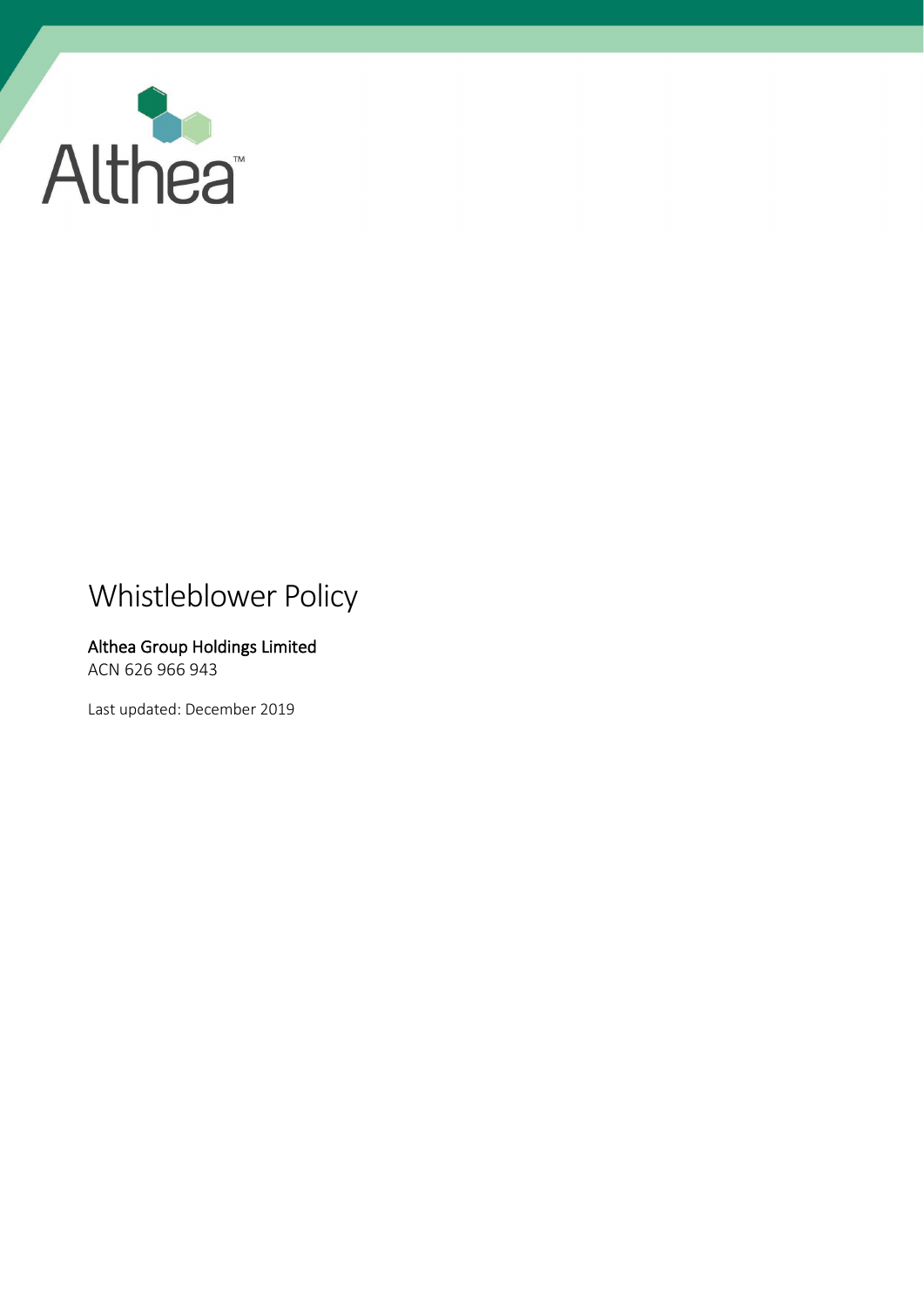## 1 Introduction

- 1.1 Althea Group Holdings Limited and its Australian subsidiary companies (collectively, Althea) are committed to promoting and supporting a culture of corporate governance, compliance and ethical behaviour generally.
- 1.2 This policy has been created to:
	- (a) support Althea's values and Code of Conduct;
	- (b) support Althea's long term sustainability and reputation;
	- (c) meet Althea's legal and regulatory obligations; and
	- (d) align with the ASX Corporate Governance Principles and Recommendations and relevant standards.
- 1.3 This policy will be periodically reviewed to check that it is operating effectively and whether any changes are required to the policy. An up to date version of this policy (or a summary of it) will be made available on Althea's website, and to ASX if required.

## 2 Purpose of the policy

- 2.1 The purpose of this policy is to:
	- (a) ensure individuals who report wrongdoing can do so safely, securely and with confidence that they will be protected and supported;
	- (b) ensure reports of wrongdoing are dealt with appropriately and on a timely basis;
	- (c) provide transparency around Althea's framework for receiving, handling and investigating reports;
	- (d) encourage reports of wrongdoing; and
	- (e) help deter wrongdoing.

## 3 Definitions

| <b>APRA</b>                         | Australian Prudential Regulation Authority                                                                          |
|-------------------------------------|---------------------------------------------------------------------------------------------------------------------|
| <b>ASIC</b>                         | Australia Securities and Investment Commission                                                                      |
| <b>Corporations Act</b>             | Corporations Act 2001 (Cth)                                                                                         |
| <b>Deloitte</b>                     | Deloitte Risk Advisory Pty Ltd, the operator of the external and<br>independent whistleblower service Deloitte Halo |
| Deloitte Halo                       | a free to use external hotline and reporting service independently<br>operated by Deloitte                          |
| Eligible Person                     | has the meaning given in section 5.1 of this policy                                                                 |
| Eligible Recipient                  | has the meaning given in section 7.3 of this policy                                                                 |
| Personnel                           | directors, officers and employees of Althea                                                                         |
| Reportable Conduct                  | has the meaning given in section 6.2 of this policy                                                                 |
| <b>Protected Disclosure Officer</b> | has the meaning given in section 7.3(a) of this policy                                                              |
| Whistleblower                       | disclosers who qualify for protection as a whistleblower under the<br>Corporations Act                              |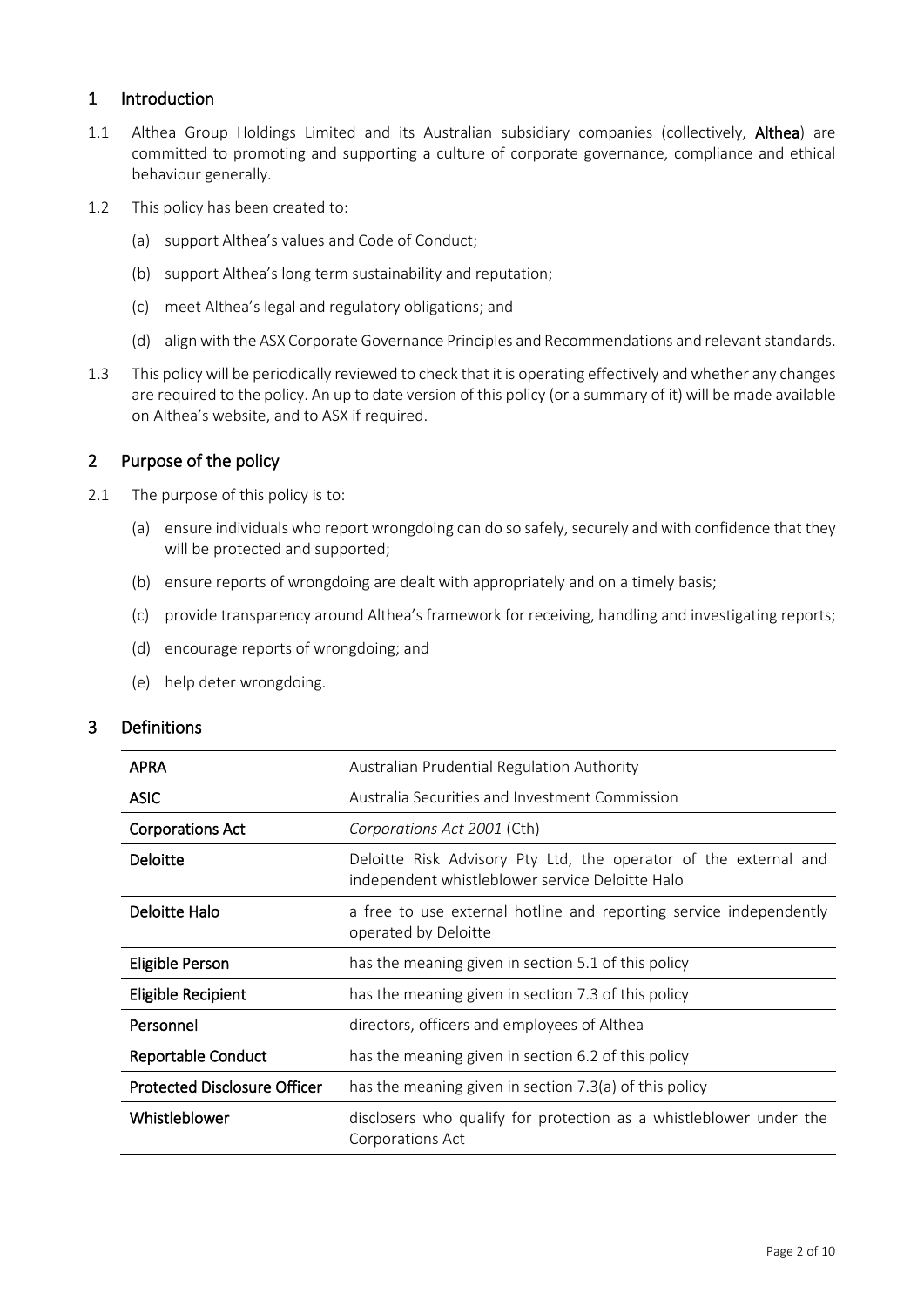## 4 Roles and responsibilities

- 4.1 The Protected Disclosure Officers are responsible for:
	- (a) receiving a report under this policy directly from disclosers;
	- (b) investigating a report under this policy, and in doing so, determining if external advisors are required to assist with the investigation (for example, investigation firms and financial, legal and other advisers);
	- (c) safeguarding individuals who make a report under this policy and ensuring the integrity of the reporting mechanism; and
	- (d) acting as a contact point for employees to seek accurate and confidential advice or information about the following, without making a report:
		- (i) how this policy works;
		- (ii) what this policy covers; and
		- (iii) how a report might be handled.
- 4.2 Deloitte is authorised to receive reports from Eligible Persons under this policy directly. The Chair of the Audit, Risk and Compliance Management Committee will generally be Deloitte's primary point of contact for disclosures received under this policy.
- 4.3 The Company Secretary is responsible for:
	- (a) periodically reviewing and updating this policy, processes and procedures, and for implementing and overseeing any changes;
	- (b) providing quarterly reports by exception to the Audit, Risk and Compliance Management Committee; and
	- (c) coordinating a training program for:
		- (i) managers and others who may receive reports under this policy about how to respond to and handle the report, including how to manage conflicts and maintain confidentiality; and
		- (ii) employees about this policy and their rights and obligations under it;
- 4.4 The Board is responsible for approving updates to the policy, processes and procedures.

## 5 Application of this policy

- <span id="page-2-0"></span>5.1 This policy applies to all "Eligible Persons", which includes any individual who is or has been:
	- (a) an officer or employee of Althea;
	- (b) a supplier of goods or services to Althea (whether paid or unpaid), including their employees;
	- (c) an associate of Althea; or
	- (d) a relative, dependent or dependent of the spouse of any individual referred to above.
- 5.2 Examples of Eligible Persons include:
	- (a) current and former employees, including employees who are permanent, part time, fixed term or temporary, interns, secondees, managers, and directors; and
	- (b) current and former contractors, consultants, service providers, suppliers and business partners.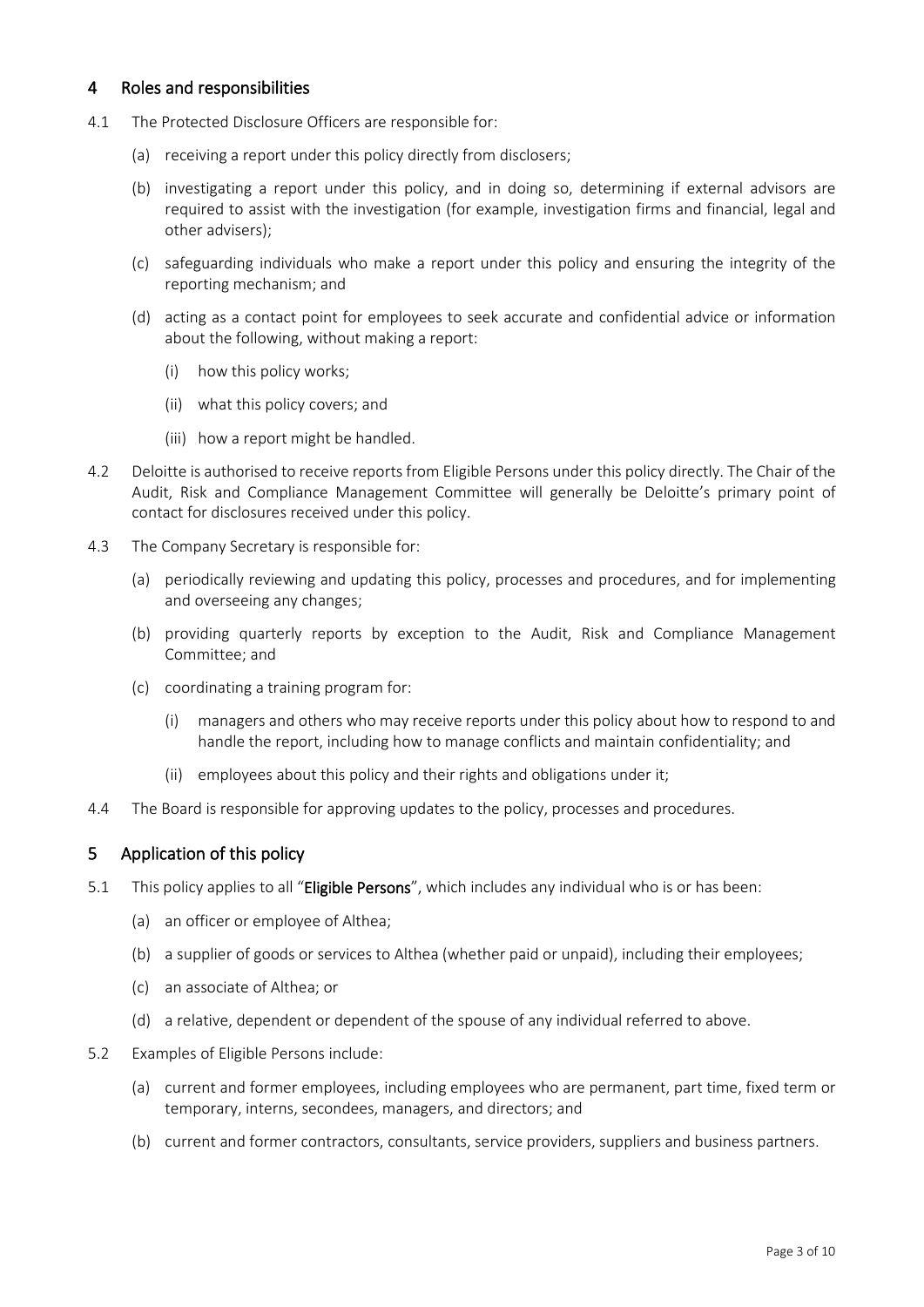# 6 Reportable Conduct

### Matters covered by this policy

- 6.1 Althea encourages and expects all Personnel to make a report in accordance with this policy if they become aware of, or have reasonable grounds to suspect, actual or potential cases of misconduct, or an improper state of affairs or circumstances in relation to Althea.
- <span id="page-3-0"></span>6.2 An Eligible Person may make a report under this policy if they have reasonable grounds to suspect that an Althea director, officer, employee, contractor, supplier, tenderer or other person who has business dealings with Althea has engaged in the following conduct (each, a Reportable Conduct):
	- (a) conduct which is dishonest, fraudulent, corrupt or illegal, including bribery;
	- (b) conduct which is unethical or in breach of Althea's policies (such as dishonestly altering company records or data, adopting questionable accounting practices or wilfully breaching Althea's policies or procedures);
	- (c) conduct which is potentially damaging to Althea, an Althea employee or a third party, such as unsafe work practices, environmental damage, health risks or abuse of Althea's property or resources;
	- (d) conduct which amounts to an abuse of authority;
	- (e) conduct which may cause financial loss to Althea or damage its reputation or be otherwise detrimental to Althea's interests;
	- (f) conduct which indicates a significant risk to public safety or the stability of, or confidence in, the financial system, even if it does not involve a breach of a particular law;
	- (g) failure to comply with, or a breach of, legal or regulatory requirements;
	- (h) engaging in, or threatening to engage in, detrimental conduct against a person who has made, is suspected to have made, or suspected to be planning to make, a report under this policy;
	- (i) conduct which involves harassment, discrimination, victimisation or bullying, other than personal work-related grievances as defined in the Corporations Act; or
	- (j) conduct which involves any other kind of misconduct or an improper state of affairs or circumstances.
- 6.3 Conduct does not have to breach a particular law in order to be Reportable Conduct.

#### Matters not covered by this policy

- 6.4 Reportable Conduct does not include personal work-related grievances, such as matters which directly affect an individual personally (and only that individual) in the context of their current or past employment, but have no other significant implications for Althea.
- 6.5 Some examples of 'personal work-related grievances' include:
	- (a) an interpersonal conflict between the individual and another employee; and
	- (b) decisions that do not involve a breach of workplace laws:
		- (i) about the engagement, transfer or promotion of the individual;
		- (ii) about the terms and conditions of engagement of the individual; or
		- (iii) to suspend or terminate the engagement of the individual, or otherwise to discipline that individual.
- 6.6 A report about a personal work-related grievance could still be a report covered under this policy if, for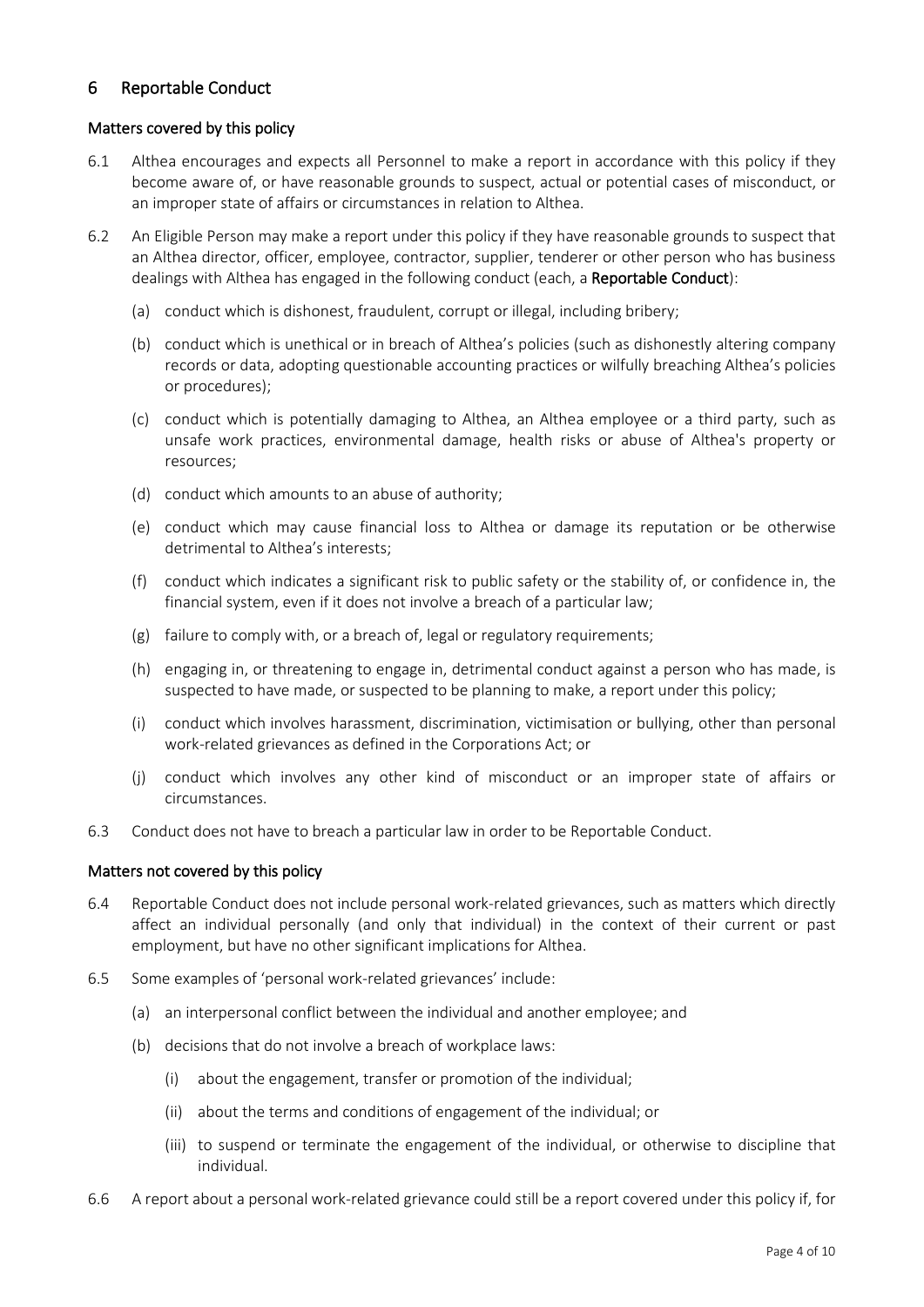example:

- (a) it includes information relating to Reportable Conduct (known as a mixed report); or
- (b) the matter suggests behaviour or conduct extending beyond the individual's circumstances.

#### 7 Who can provide advice on or receive a report

7.1 Althea has several channels, both internal and external, for making a report where an Eligible Person has reasonable grounds to suspect Reportable Conduct.

#### Eligible Recipients

- 7.2 A report under this policy should be made directly to an Eligible Recipient to qualify for whistleblower protection under the Corporations Act (see section [10](#page-7-0) of this policy).
- <span id="page-4-1"></span><span id="page-4-0"></span>7.3 In this policy, Eligible Recipients include:
	- (a) Personnel nominated as a protected disclosure officer (Protected Disclosure Officer), as listed below:
		- (i) Chief Financial Officer;
		- (ii) Company Secretary; and
		- (iii) General Counsel;
	- (b) Deloitte;
	- (c) a director, or senior manager of Althea; and
	- (d) the internal or external auditor (including a member of an audit team conducting an audit) or actuary of Althea or its related body corporate.

#### Other external parties

7.4 Disclosures to other external parties such as a legal practitioner, ASIC and APRA may also qualify for protection under the Corporations Act if certain conditions are met (see sectio[n 10](#page-7-0) of this policy).

#### 8 Making a report

- 8.1 To ensure appropriate escalation and timely investigation, reports should be made to a Protected Disclosure Officer in person, by post to Suite 2, Level 37, 360 Elizabeth Street Melbourne VIC 3000 (marked to the attention of one of the Protected Disclosure Officers).
- 8.2 Alternatively, a report may be made via Deloitte Halo:
	- (a) Phone: 1800 173 918
	- (b) Fax: +61 3 9691 8182
	- (c) Email: [whistleblower@deloitte.com.au](mailto:whistleblower@deloitte.com.au)
	- (d) Website: australia.deloitte-halo.com/althea
	- (e) Post: Althea, Reply Paid 12528, A'Beckett Street, Melbourne, Victoria 8006
- 8.3 In addition to the details of the report, the Deloitte Halo operator will provide the contact details of the disclosure to a Protected Disclosure Officer, unless the person making the report does so anonymously. Where a discloser makes an anonymous report but provides their contact details to Deloitte Halo, those contact details will only be provided to the Protected Disclosure Officer if the discloser consents to it.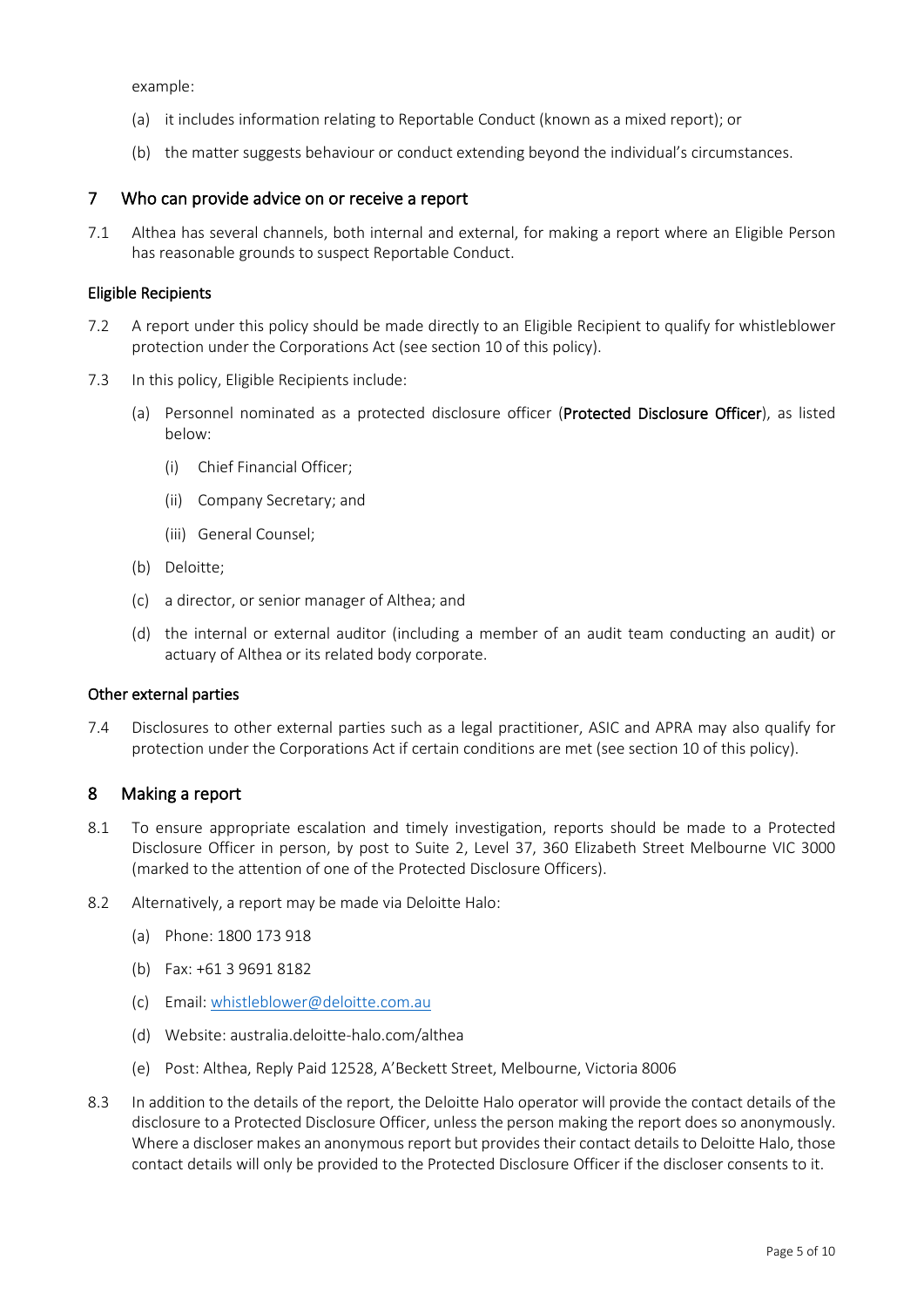#### Anonymous disclosures

- 8.4 A report can be made on an anonymous basis and still be protected under the Corporations Act. Under this policy, an anonymous disclosure includes a disclosure in which the discloser does not identify themselves, and issent from an email address from which the discloser's identity cannot be determined.
- 8.5 Disclosers who choose to remain anonymous are encouraged to maintain ongoing communication with Althea (e.g. through Deloitte Halo or an anonymous email).
- 8.6 A discloser may choose to adopt a pseudonym for the purposes of their disclosure, and not use their true name. For example, in circumstances where the discloser's identity is known to their supervisor or the Protected Disclosure Officer, but the discloser prefers not to disclose their identity to others.
- 8.7 While Althea will take all reasonable efforts to ensure anonymity is maintained, disclosers lodging anonymous reports should be aware that if the matter is eventually heard in court, anonymity may be lifted in limited circumstances by a court order.

## 9 Handling and investigating a disclosure

#### Process for investigating a disclosure

- 9.1 As soon as practicable after receiving a report under this policy, the individual responsible for handling and investigating the report will:
	- (a) acknowledge receipt of the report, if the discloser can be contacted (including through anonymous channels); and
	- (b) determine if:
		- (i) the report falls within this policy; and
		- (ii) a formal, in-depth investigation is required.
- 9.2 If an investigation is required, the individual will need to determine:
	- (a) the nature and scope of the investigation;
	- (b) who should lead the investigation (either internal or external to Althea);
	- (c) the nature of any technical, financial or legal advice that may be required to support the investigation; and
	- (d) the timeframe for the investigation.
- 9.3 If the disclosure relates to serious misconduct, Althea's Audit, Risk and Compliance Management Committee should be notified immediately.
- 9.4 The investigator will provide feedback to the discloser regarding the investigations progress and/or outcome (subject to considerations of the privacy of those against whom allegations are made) at relevant stages, for example, when the investigation process begins, as the investigation progresses, and at the conclusion of the investigation. The contact details provided by the discloser will be used to provide updates.
- 9.5 The investigation will be conducted in a thorough, objective, fair and independent manner, while preserving the confidentiality of the investigation, and otherwise as is reasonable and appropriate considering the nature of the Reportable Conduct and the circumstances. The particular investigation process and enquiries adopted will be determined by the nature and substance of the report.
- 9.6 To ensure fairness and independence, investigations will be independent of the discloser, the individuals who are the subject of the disclosure, and the department or business unit involved.
- 9.7 Generally: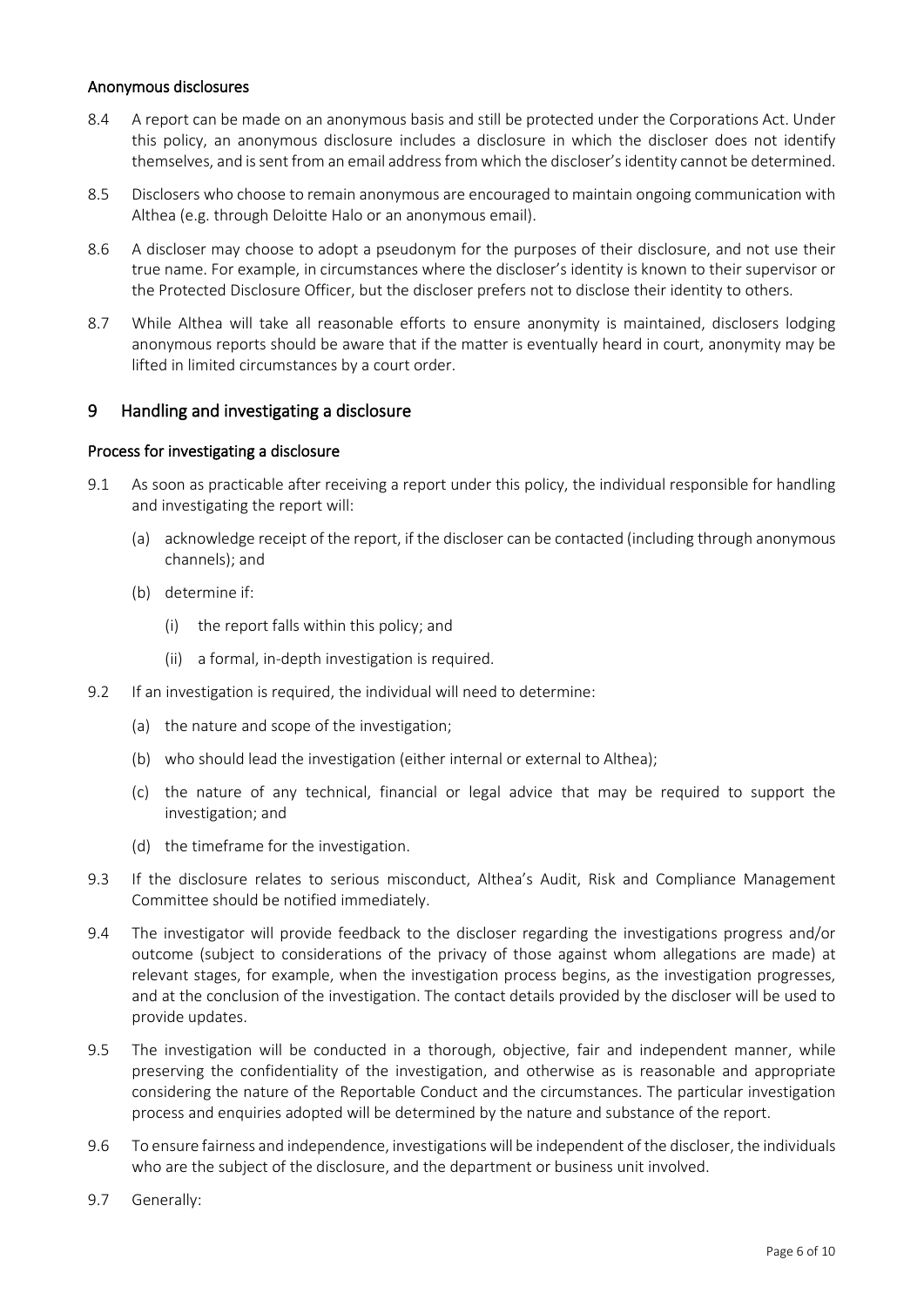- (a) where a report is not submitted anonymously, a Protected Disclosure Officer or investigator will contact the discloser to discuss the investigation process as soon as practicable upon receipt of the report, including to discuss who may be contacted and such other matters as are relevant to the investigation; or
- (b) where a report is submitted anonymously, Althea will conduct the investigation and its enquiries based on the information provided to it. However, Althea may not be able to undertake an investigation if the report leaves out key facts or information, and the discloser has refused or omitted to provide a means of contacting them.
- 9.8 Althea will not disclose information that is contained in a report as part of its investigation process without the discloser's consent, except where:
	- (a) the information does not include the discloser's identity;
	- (b) information relating to the discloser's identity or other information that is likely to lead to the identification of the discloser (e.g. the discloser's name, position title and other identifying details) has been removed; and
	- (c) it is reasonably necessary for investigating the issues raised in the disclosure.
- 9.9 The Chair of the Audit, Risk and Compliance Management Committee will be responsible for handling and investigating reports relating to the chief executive officer, Protected Disclosure Officer, or a director of Althea.
- 9.10 A director will be responsible for handling and investigating reports relating to the Chair of the Audit, Risk and Compliance Management Committee.

#### Review process

- <span id="page-6-0"></span>9.11 If a discloser is not satisfied with the outcome of an investigation, they may contact a Protected Disclosure Officer, the Chair of the Board, or the Chair of the Audit, Risk and Compliance Management Committee.
- 9.12 Althea is not obliged to reopen an investigation if it finds that the investigation was conducted properly, or new information is either not available or would not change the findings of the investigation.
- 9.13 Any review will be conducted by an individual who was not involved in handling and investigating the original disclosure. The results of any review will be presented to the Audit, Risk and Compliance Management Committee.
- 9.14 A discloser may lodge a complaint with a regulator, such as ASIC or APRA, if they are not satisfied with the outcome of Althea's investigation.

#### Ensuring fair treatment of individuals mentioned in a disclosure

- 9.15 Althea strives to ensure the fair treatment of individuals who are mentioned in a disclosure that qualifies for protection, including those who are the subject of a disclosure.
- 9.16 A report made under this policy will be handled confidentially where it is practical and appropriate in the circumstances.
- 9.17 Each disclosure will be assessed, and if it is determined that an investigation is required, the objective of that investigation will be to determine whether there is enough evidence to substantiate or refute the matters reported.
- 9.18 An employee who is the subject of a report will be advised about:
	- (a) the subject matter of the disclosure as and when required by principles of natural justice and procedural fairness, and prior to any actions being taken (for example, if the disclosure is to be the subject of an investigation or if the disclosure is serious and needs to be referred to ASIC, APRA or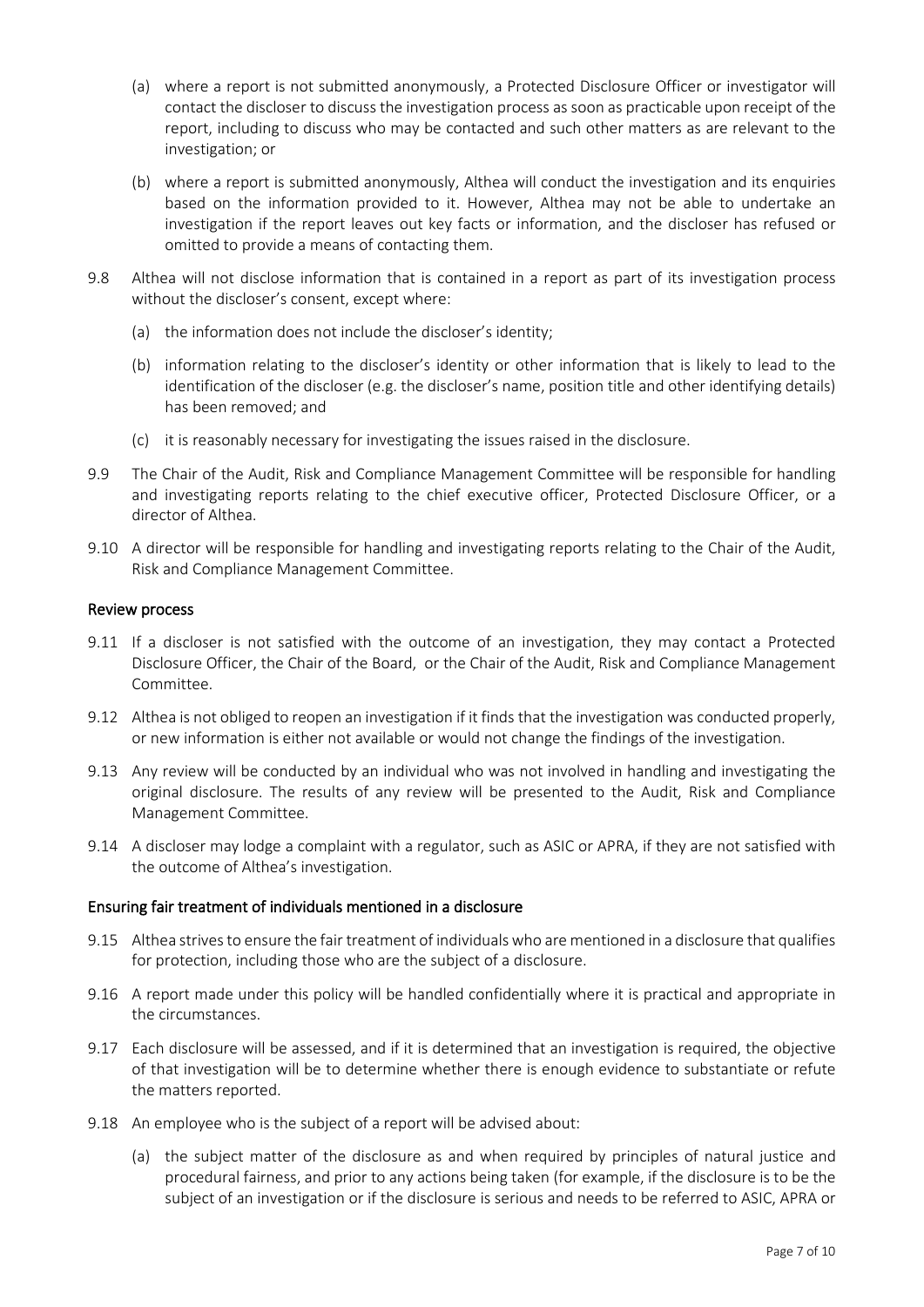the Federal Police); and

(b) the outcome of the investigation (but they will not be provided with a copy of the investigation report).

## <span id="page-7-0"></span>10 Protection of Whistleblowers

- 10.1 Althea is committed to ensuring confidentiality in respect of all matters raised under this policy, and that Whistleblowers who make a report under this policy are treated fairly and do not suffer detriment.
- 10.2 The Corporations Act provides protection for Whistleblowers where the following conditions are met:
	- (a) a disclosure of information relating to Reportable Conduct is made by an Eligible Person to an Eligible Recipient, ASIC, APRA or another Commonwealth body prescribed by legislation;
	- (b) a disclosure is made by an Eligible Person to a legal practitioner for the purposes of obtaining legal advice or legal representation in relation to the operation of the whistleblower provisions in the Corporations Act; or
	- (c) an 'emergency disclosure' or 'public interest disclosure' is made by an Eligible Person. Please contact a Protected Disclosure Officer or an independent legal adviser for more information about the criteria for making a public interest or emergency disclosure that qualifies for protection under the Corporations Act.
- 10.3 Where these conditions are met:
	- (a) the Whistleblower is protected from any legal liability by making the report;
	- (b) should they suffer any detrimental, recriminatory, harassing or unfavourable treatment for lodging a report, the Whistleblower can claim compensation for that damage from the offender, who may also be liable for a criminal offence; and
	- (c) if the Eligible Recipient receiving the report discloses anything which may give away the Whistleblower's identity (other than as required by law, the police, or ASIC), they too may be guilty of an offence.
- 10.4 A Whistleblower qualifies for protection from the time they make their disclosure, regardless of whether the Whistleblower or Eligible Recipient recognises that the disclosure qualifies for protection. A Whistleblower can still qualify for protection even if their report turns out to be incorrect.
- 10.5 For more information about ASIC handles whistleblower reports, see ASIC Information Sheet 239, a copy of which can be accessed at: [https://asic.gov.au/about-asic/asic-investigations-and](https://asic.gov.au/about-asic/asic-investigations-and-enforcement/whistleblowing/how-asic-handles-whistleblower-reports/)[enforcement/whistleblowing/how-asic-handles-whistleblower-reports/](https://asic.gov.au/about-asic/asic-investigations-and-enforcement/whistleblowing/how-asic-handles-whistleblower-reports/)

#### Identity and confidentiality

- 10.6 Althea will not disclose the identity of a Whistleblower or information that is likely to lead to the identification of the Whistleblower, except:
	- (a) to ASIC, APRA, or a member of the Australian Federal Police;
	- (b) to a legal practitioner (for the purposes of obtaining legal advice or legal representation about the whistleblower provisions in the Corporations Act);
	- (c) to a person or body prescribed by regulations; or
	- (d) with the Whistleblower's consent.
- 10.7 If Althea needs to disclose information that could lead to a Whistleblower's identification, reasonable steps will be taken to reduce this risk, including making such disclosures on a strictly confidential basis.
- 10.8 Althea may disclose the information contained in a disclosure without the Whistleblower's consent if: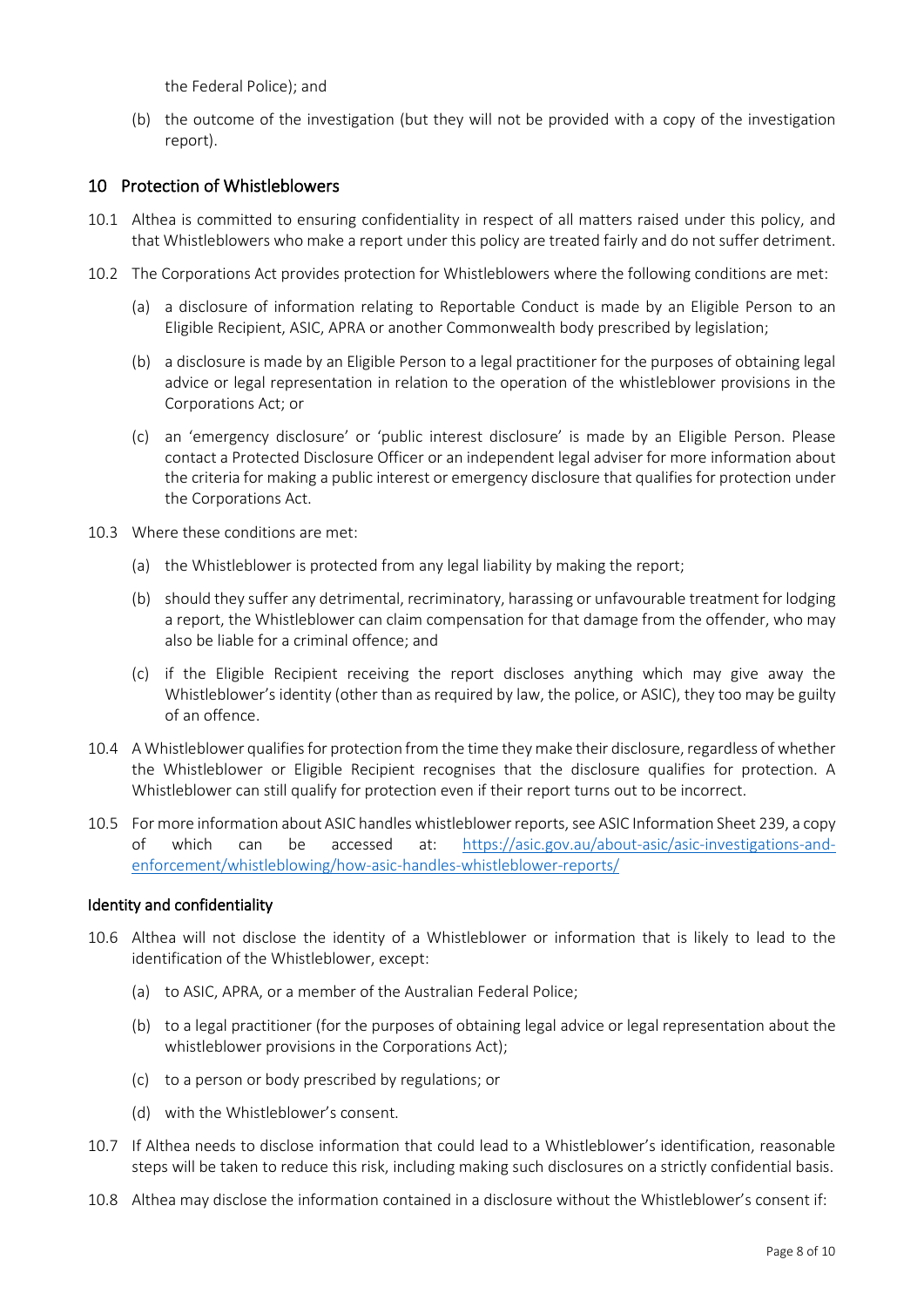- (a) the information does not include the discloser's identity;
- (b) Althea has taken all reasonable steps to reduce the risk that the discloser will be identified from the information; and
- (c) it is reasonably necessary for investigating the issues raised in the disclosure.
- 10.9 Whistleblowers should note that people may be able to ascertain their identity if:
	- (a) the Whistleblower has previously mentioned to other people that they are considering making a disclosure;
	- (b) the Whistleblower is one of a very small number of people with access to the information; or
	- (c) the disclosure relates to information that a Whistleblower has previously been told privately and in confidence.
- 10.10 Complaints about a breach of confidentiality may be lodged with ASIC or APRA for investigation.

#### Files and records

- 10.11 All paper and electronic files and records created from an investigation will be retained securely, and can only be accessed by those directly involved in managing and investigating the disclosure.
- 10.12 Unauthorised release of information to someone not involved in the investigation (other than senior managers or directors who need to know to be able take appropriate action, or for corporate governance purposes) without the Whistleblower's consent will be a breach of this policy.
- 10.13 Communications and documents relating to the investigation of a disclosure must not be sent to an email address or to a printer that can be accessed by other staff.
- 10.14 A release of information in breach of this policy will be regarded as a serious matter and will be dealt with under Althea's disciplinary procedures.

#### Protection from detrimental treatment

- 10.15 A Whistleblower will be protected against detrimental treatment if they make an honest report under this policy based on objectively reasonable grounds and have not themselves engaged in serious or illegal conduct.
- 10.16 Under this policy, detrimental treatment includes dismissal, demotion, harassment, discrimination, disciplinary action, bias, threats or other unfavourable treatment connected with making a report, but excludes:
	- (a) administrative action that is reasonable to protect a Whistleblower from detriment (e.g. when the report relates to wrongdoing in the Whistleblower's immediate work area); and
	- (b) managing a Whistleblower's unsatisfactory work performance, if the action is in line with Althea's performance management framework.
- 10.17 If a report includes misconduct of the Whistleblower making the report, disciplinary action may be taken but the Whistleblower's co-operation and assistance will be taken into account when considering the matter. If the report is not made on objectively reasonable grounds, internal disciplinary processes may apply.
- 10.18 Any employee who in any way harms another employee in reprisal for making a report under this policy will be subject to disciplinary action (up to and including termination of employment).
- 10.19 A Whistleblower who is subjected to detrimental treatment as a result of making a report under this policy should immediately:
	- (a) inform a Protected Disclosure Officer, or senior manager within their relevant department; or